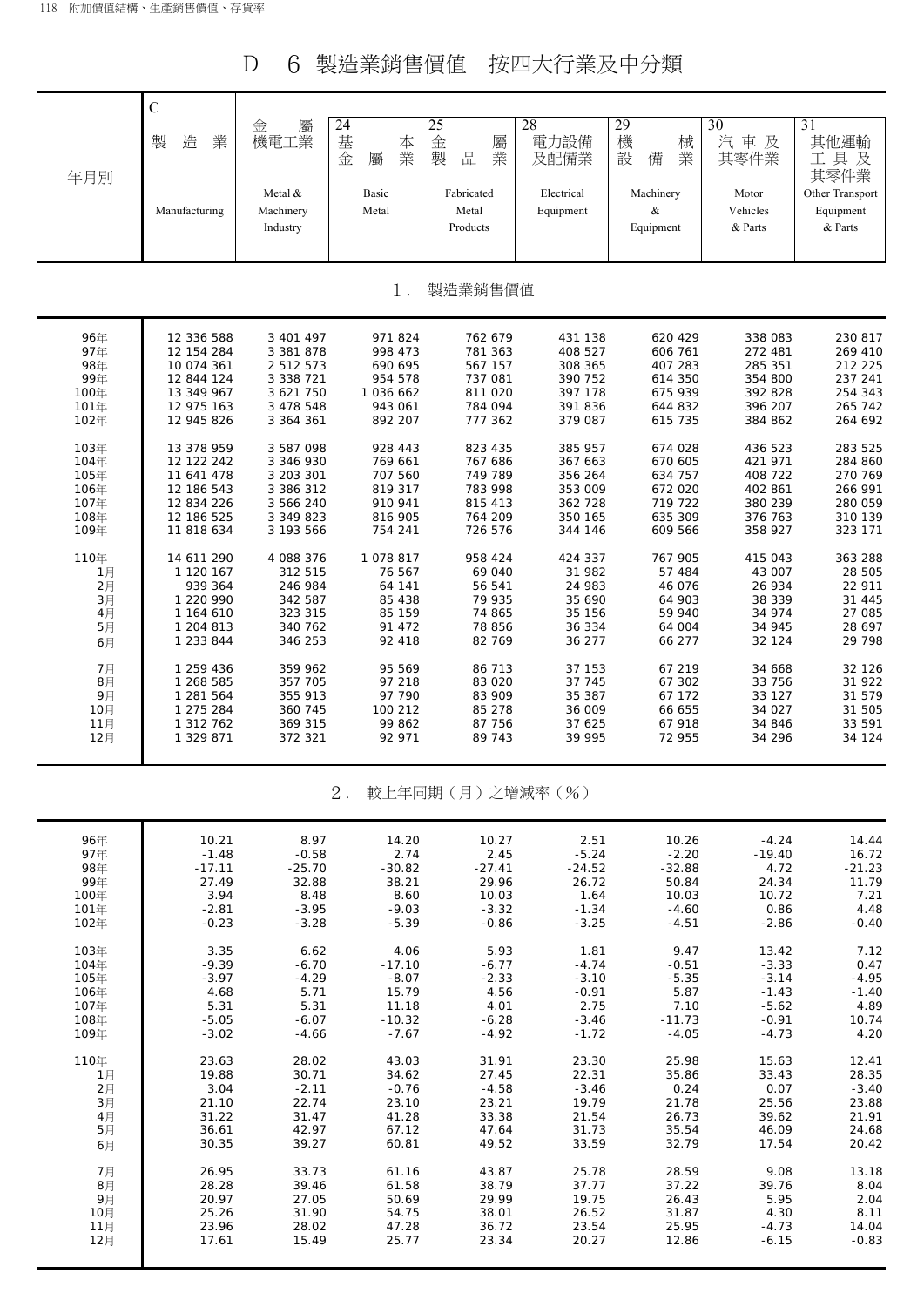單位:新臺幣百萬元

D-6 Shipment Value of Manufacturing - By Four Groups & Sectors

Unit: NT\$Million

| 34<br>產業用機械<br>設備維修及<br>業<br>安<br>装<br>Repair & Installation<br>of Industrial<br>Machinery<br>& Equipment | 訊<br>資<br>電子工業<br>Information<br>& Electronic<br>Industry | 26<br>電<br>子<br>零組件業<br>Electronic<br>Parts &<br>Components | 27<br>電腦、電子<br>產品及光學<br>製<br>品<br>業<br>Computers,<br>Electronic<br>& Optical<br>Products | 學業<br>化<br>工<br>Chemistry<br>Industry | 13<br>皮革、毛皮<br>及其製品業<br>Leather, Fur<br>& Related<br>Products | 15<br>紙漿、紙<br>及紙製品業<br>Pulp, Paper<br>& Paper<br>Products | 16<br>印刷及資料<br>儲存媒體<br>複 製 業<br>Printing &<br>Reproduction<br>of Recorded<br>Media | Period |
|-----------------------------------------------------------------------------------------------------------|-----------------------------------------------------------|-------------------------------------------------------------|------------------------------------------------------------------------------------------|---------------------------------------|---------------------------------------------------------------|-----------------------------------------------------------|------------------------------------------------------------------------------------|--------|
|                                                                                                           |                                                           |                                                             |                                                                                          | 1. Shipment Value of Manufacturing    |                                                               |                                                           |                                                                                    |        |
| 46 527                                                                                                    | 4 223 565                                                 | 3 396 584                                                   | 826 981                                                                                  | 3 493 182                             | 29 985                                                        | 163 836                                                   | 70 092                                                                             | 2007   |
| 44 863                                                                                                    | 3 898 830                                                 | 3 165 408                                                   | 733 422                                                                                  | 3 645 383                             | 26 992                                                        | 165 217                                                   | 71 613                                                                             | 2008   |
| 41 496                                                                                                    | 3 434 009                                                 | 2 828 328                                                   | 605 681                                                                                  | 2 990 601                             | 23 403                                                        | 146 277                                                   | 68 282                                                                             | 2009   |
| 49 920                                                                                                    | 4 496 622                                                 | 3 663 022                                                   | 833 600                                                                                  | 3728413                               | 26 410                                                        | 178 012                                                   | 74 926                                                                             | 2010   |
| 53 779                                                                                                    | 4 4 5 8 5 2 6                                             | 3 375 038                                                   | 1 083 487                                                                                | 3 943 184                             | 24 240                                                        | 178 481                                                   | 76 615                                                                             | 2011   |
| 52 778                                                                                                    | 4 202 395                                                 | 3 333 397                                                   | 868 998                                                                                  | 3 971 992                             | 22 9 26                                                       | 172 387                                                   | 73 545                                                                             | 2012   |
| 50 416                                                                                                    | 4 224 835                                                 | 3 413 397                                                   | 811 438                                                                                  | 4 012 609                             | 23 4 24                                                       | 169 134                                                   | 72 374                                                                             | 2013   |
| 55 187                                                                                                    | 4 452 941                                                 | 3 668 080                                                   | 784 862                                                                                  | 3 942 773                             | 24 437                                                        | 174 477                                                   | 71 474                                                                             | 2014   |
| 64 484                                                                                                    | 4 230 761                                                 | 3 491 848                                                   | 738 913                                                                                  | 3 180 201                             | 19 107                                                        | 170 564                                                   | 70 476                                                                             | 2015   |
| 75 439                                                                                                    | 4 108 444                                                 | 3 404 697                                                   | 703 747                                                                                  | 2 993 902                             | 15 119                                                        | 168 334                                                   | 69 434                                                                             | 2016   |
| 88 115                                                                                                    | 4 196 602                                                 | 3 508 868                                                   | 687 735                                                                                  | 3 255 912                             | 15 141                                                        | 176 816                                                   | 66 902                                                                             | 2017   |
| 97 138                                                                                                    | 4 267 456                                                 | 3 595 733                                                   | 671 723                                                                                  | 3 617 130                             | 13 244                                                        | 182 846                                                   | 66 114                                                                             | 2018   |
| 96 332                                                                                                    | 4 180 083                                                 | 3 377 769                                                   | 802 314                                                                                  | 3 256 804                             | 13 408                                                        | 178 383                                                   | 64 340                                                                             | 2019   |
| 76 938                                                                                                    | 4 593 230                                                 | 3 748 148                                                   | 845 083                                                                                  | 2 649 230                             | 9617                                                          | 173 340                                                   | 62 881                                                                             | 2020   |
| 80 562                                                                                                    | 5 444 661                                                 | 4 513 093                                                   | 931 568                                                                                  | 3 5 3 2 8 4 3                         | 10 081                                                        | 200 421                                                   | 64 832                                                                             | 2021   |
| 5 9 3 0                                                                                                   | 419 082                                                   | 348 180                                                     | 70 901                                                                                   | 258 350                               | 751                                                           | 15 647                                                    | 5 7 1 1                                                                            | Jan.   |
| 5 3 9 7                                                                                                   | 360 152                                                   | 303 881                                                     | 56 270                                                                                   | 232 322                               | 525                                                           | 13 374                                                    | 3 9 3 4                                                                            | Feb.   |
| 6836                                                                                                      | 442 527                                                   | 367 351                                                     | 75 176                                                                                   | 302 784                               | 890                                                           | 17 790                                                    | 5 3 5 0                                                                            | Mar.   |
| 6 137                                                                                                     | 421 514                                                   | 350 108                                                     | 71 405                                                                                   | 294 843                               | 891                                                           | 16 728                                                    | 5 5 1 5                                                                            | Apr.   |
| 6 4 5 5                                                                                                   | 430 284                                                   | 354 611                                                     | 75 674                                                                                   | 304 744                               | 860                                                           | 17 312                                                    | 5 0 3 4                                                                            | May    |
| 6 5 8 9                                                                                                   | 473 548                                                   | 394 959                                                     | 78 589                                                                                   | 289 448                               | 793                                                           | 17 257                                                    | 4 9 5 5                                                                            | June   |
| 6514                                                                                                      | 460 848                                                   | 380 284                                                     | 80 564                                                                                   | 307 665                               | 855                                                           | 17 363                                                    | 5 3 9 6                                                                            | July   |
| 6742                                                                                                      | 477 962                                                   | 397 612                                                     | 80 350                                                                                   | 301 432                               | 878                                                           | 16 602                                                    | 5 0 1 6                                                                            | Aug.   |
| 6949                                                                                                      | 496 707                                                   | 412 922                                                     | 83 785                                                                                   | 298 815                               | 813                                                           | 16 046                                                    | 4 8 5 2                                                                            | Sep.   |
| 7 0 5 8                                                                                                   | 468 935                                                   | 387 831                                                     | 81 104                                                                                   | 312 784                               | 950                                                           | 16 367                                                    | 5932                                                                               | Oct.   |
| 7 7 1 7                                                                                                   | 492 607                                                   | 404 674                                                     | 87 932                                                                                   | 313 221                               | 891                                                           | 17 727                                                    | 6 1 7 4                                                                            | Nov.   |
| 8 2 3 8                                                                                                   | 500 495                                                   | 410 679                                                     | 89 817                                                                                   | 316 437                               | 985                                                           | 18 209                                                    | 6 9 6 4                                                                            | Dec.   |
|                                                                                                           |                                                           |                                                             |                                                                                          | 2. Annual Change Rate (%)             |                                                               |                                                           |                                                                                    |        |
| 13.82                                                                                                     | 8.81                                                      | 12.34                                                       | $-3.61$                                                                                  | 16.08                                 | $-6.07$                                                       | 9.21                                                      | $-0.95$                                                                            | 2007   |
| $-3.58$                                                                                                   | $-7.69$                                                   | $-6.81$                                                     | $-11.31$                                                                                 | 4.36                                  | $-9.98$                                                       | 0.84                                                      | 2.17                                                                               | 2008   |
| $-7.51$                                                                                                   | $-11.92$                                                  | $-10.65$                                                    | $-17.42$                                                                                 | $-17.96$                              | $-13.30$                                                      | $-11.46$                                                  | $-4.65$                                                                            | 2009   |
| 20.30                                                                                                     | 30.94                                                     | 29.51                                                       | 37.63                                                                                    | 24.67                                 | 12.85                                                         | 21.70                                                     | 9.73                                                                               | 2010   |
| 7.73                                                                                                      | $-0.85$                                                   | $-7.86$                                                     | 29.98                                                                                    | 5.76                                  | $-8.22$                                                       | 0.26                                                      | 2.25                                                                               | 2011   |
| $-1.86$                                                                                                   | $-5.74$                                                   | $-1.23$                                                     | $-19.80$                                                                                 | 0.73                                  | $-5.42$                                                       | $-3.41$                                                   | $-4.01$                                                                            | 2012   |
| $-4.47$                                                                                                   | 0.53                                                      | 2.40                                                        | $-6.62$                                                                                  | 1.02                                  | 2.17                                                          | $-1.89$                                                   | $-1.59$                                                                            | 2013   |
| 9.46                                                                                                      | 5.40                                                      | 7.46                                                        | $-3.28$                                                                                  | $-1.74$                               | 4.32                                                          | 3.16                                                      | $-1.24$                                                                            | 2014   |
| 16.85                                                                                                     | $-4.99$                                                   | $-4.80$                                                     | $-5.85$                                                                                  | $-19.34$                              | $-21.81$                                                      | $-2.24$                                                   | $-1.40$                                                                            | 2015   |
| 16.99                                                                                                     | $-2.89$                                                   | $-2.50$                                                     | $-4.76$                                                                                  | $-5.86$                               | $-20.87$                                                      | $-1.31$                                                   | $-1.48$                                                                            | 2016   |
| 16.80                                                                                                     | 2.15                                                      | 3.06                                                        | $-2.28$                                                                                  | 8.75                                  | 0.15                                                          | 5.04                                                      | $-3.65$                                                                            | 2017   |
| 10.24                                                                                                     | 1.69                                                      | 2.48                                                        | $-2.33$                                                                                  | 11.09                                 | $-12.53$                                                      | 3.41                                                      | $-1.18$                                                                            | 2018   |
| $-0.83$                                                                                                   | $-2.05$                                                   | $-6.06$                                                     | 19.44                                                                                    | $-9.96$                               | 1.23                                                          | $-2.44$                                                   | $-2.68$                                                                            | 2019   |
| $-20.13$                                                                                                  | 9.88                                                      | 10.97                                                       | 5.33                                                                                     | $-18.66$                              | $-28.28$                                                      | $-2.83$                                                   | $-2.27$                                                                            | 2020   |
| 4.71                                                                                                      | 18.54                                                     | 20.41                                                       | 10.23                                                                                    | 33.35                                 | 4.83                                                          | 15.62                                                     | 3.10                                                                               | 2021   |
| 15.36                                                                                                     | 24.45                                                     | 25.04                                                       | 21.68                                                                                    | 3.54                                  | $-16.78$                                                      | 17.65                                                     | 20.59                                                                              | Jan.   |
| $-9.25$                                                                                                   | 12.16                                                     | 14.59                                                       | 0.63                                                                                     | $-1.40$                               | $-43.69$                                                      | $-7.48$                                                   | $-13.61$                                                                           | Feb.   |
| 17.29                                                                                                     | 16.19                                                     | 17.52                                                       | 10.10                                                                                    | 31.52                                 | $-19.19$                                                      | 12.68                                                     | 4.72                                                                               | Mar.   |
| 1.87                                                                                                      | 19.89                                                     | 21.37                                                       | 13.15                                                                                    | 59.18                                 | 27.50                                                         | 15.92                                                     | 10.21                                                                              | Apr.   |
| $-23.66$                                                                                                  | 21.40                                                     | 23.73                                                       | 11.58                                                                                    | 65.80                                 | 27.62                                                         | 35.53                                                     | 10.04                                                                              | May    |
| $-0.99$                                                                                                   | 22.34                                                     | 25.46                                                       | 8.74                                                                                     | 43.76                                 | 9.70                                                          | 29.07                                                     | 9.83                                                                               | June   |
| $-14.47$                                                                                                  | 19.17                                                     | 23.11                                                       | 3.52                                                                                     | 41.89                                 | 29.73                                                         | 16.98                                                     | $-3.20$                                                                            | July   |
| 5.86                                                                                                      | 18.11                                                     | 19.67                                                       | 10.93                                                                                    | 44.08                                 | 29.30                                                         | 16.63                                                     | $-6.90$                                                                            | Aug.   |
| 19.79                                                                                                     | 15.37                                                     | 18.51                                                       | 2.05                                                                                     | 34.40                                 | $-3.97$                                                       | 6.73                                                      | $-9.97$                                                                            | Sep.   |
| 14.35                                                                                                     | 15.55                                                     | 16.66                                                       | 10.52                                                                                    | 41.31                                 | 17.76                                                         | 14.50                                                     | 6.84                                                                               | Oct.   |
| 26.81                                                                                                     | 18.56                                                     | 18.58                                                       | 18.47                                                                                    | 33.78                                 | 15.34                                                         | 19.18                                                     | 4.30                                                                               | Nov.   |
| 20.37                                                                                                     | 19.68                                                     | 21.24                                                       | 13.04                                                                                    | 21.87                                 | 19.79                                                         | 14.21                                                     | 6.00                                                                               | Dec.   |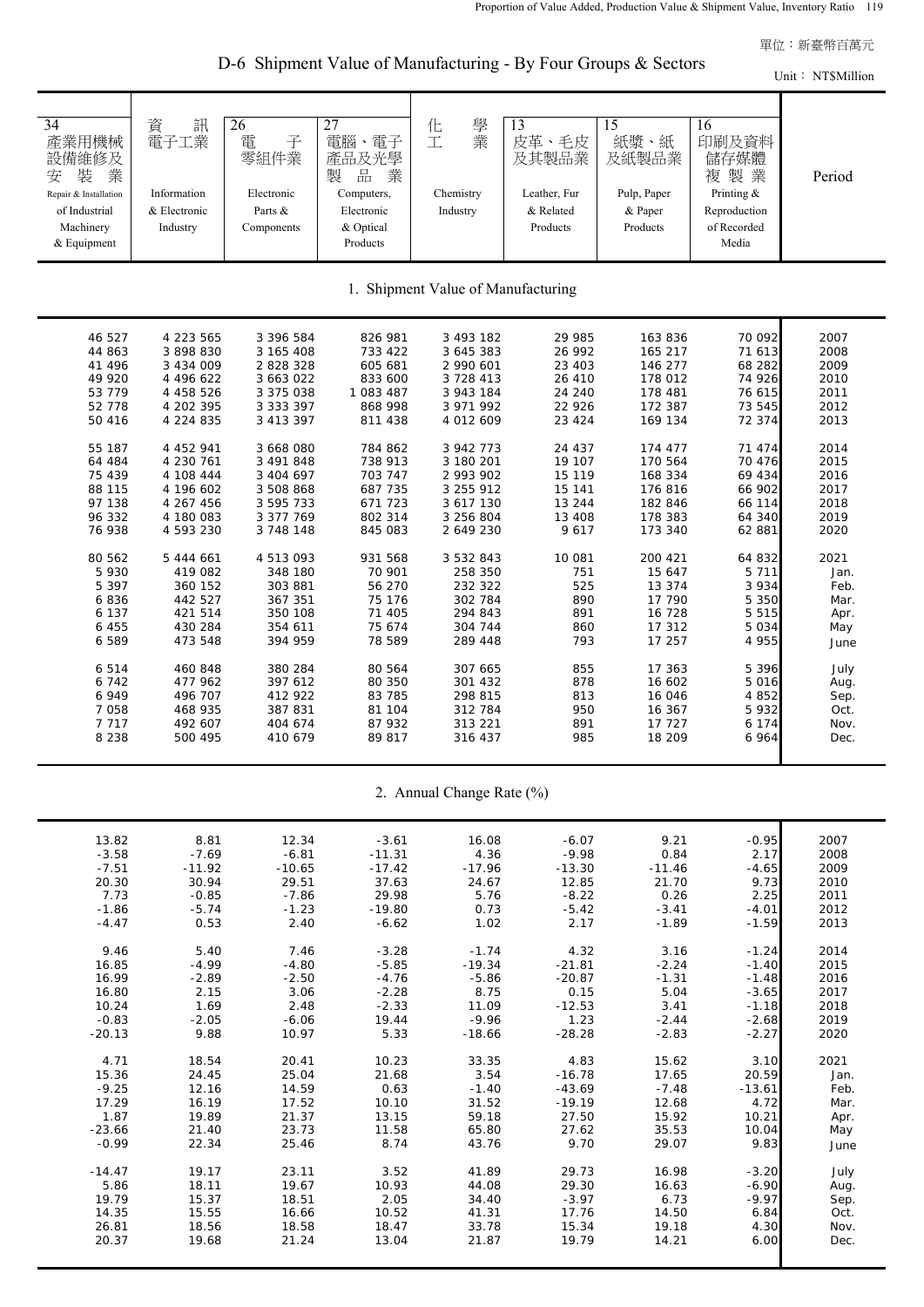D-6 製造業銷售價值-按四大行業及中分類(續)

| 年月別          | 17<br>石油及煤<br>製品業    | 18<br>化學原材料肥料<br>氮化合物塑橡膠<br>原料及人纖業 | 19<br>其<br>學<br>他<br>化<br>製<br>業<br>品 | 20<br>藥品及醫用<br>化學製品業 | 21<br>橡<br>膠<br>業<br>製<br>品 | 22<br>塑<br>膠<br>業<br>製<br>品 | 生<br>民<br>業<br>工       | 08<br>品<br>食<br>及<br>品<br>業<br>飼 |
|--------------|----------------------|------------------------------------|---------------------------------------|----------------------|-----------------------------|-----------------------------|------------------------|----------------------------------|
|              | Petroleum            | Chemical, Fertilizers,             | Other                                 | Pharmaceuticals      | Rubber                      | Plastic                     | Food, Textiles         | Food & Prepared                  |
|              | & Coal               | Nitrogen Compounds,                | Chemical                              | & Medicinal          | Products                    | Products                    | &                      | Animal Feeds                     |
|              | Products             | Plastic & Rubber,                  | Products                              | Chemical             |                             |                             | Other Industry         |                                  |
|              |                      | Man-made Fibres                    |                                       | Products             |                             |                             |                        |                                  |
|              |                      |                                    | $1$ .                                 | 製造業銷售價值              |                             |                             |                        |                                  |
|              |                      |                                    |                                       |                      |                             |                             |                        |                                  |
| 96年<br>97年   | 992 674<br>1 175 783 | 1 589 363<br>1 562 347             | 223 402<br>220 784                    | 51 923<br>54 558     | 88 558<br>89 636            | 283 349<br>278 452          | 1 218 343<br>1 228 194 | 360 013<br>409 514               |
| 98年          | 866 806              | 1 306 978                          | 205 637                               | 58 802               | 76 049                      | 238 366                     | 1 137 178              | 396 464                          |
| 99年          | 1 021 062            | 1 735 524                          | 248 047                               | 61 013               | 98 344                      | 285 075                     | 1 280 368              | 431 505                          |
| 100年         | 1 132 483            | 1 810 729                          | 258 797                               | 58 395               | 109 363                     | 294 080                     | 1 326 508              | 461 413                          |
| 101年         | 1 249 983            | 1 731 600                          | 263 728                               | 60 788               | 104 274                     | 292 762                     | 1 322 227              | 467 983                          |
| 102年         | 1 268 917            | 1 743 186                          | 273 676                               | 63 318               | 102 501                     | 296 079                     | 1 344 021              | 471 655                          |
| 103年         | 1 199 611            | 1 716 216                          | 281 018                               | 63 338               | 104 299                     | 307 904                     | 1 396 146              | 490 050                          |
| 104年         | 796 333              | 1 381 660                          | 274 104                               | 67 348               | 102 839                     | 297 770                     | 1 364 351              | 477 396                          |
| 105年         | 692 798              | 1 313 162                          | 273 515                               | 73 828               | 97 095                      | 290 616                     | 1 335 831              | 491 814                          |
| 106年         | 777 712              | 1 480 754                          | 278 409                               | 73 764               | 98 910                      | 287 503                     | 1 347 717              | 494 557                          |
| 107年<br>108年 | 942 588<br>874 578   | 1651996<br>1 370 071               | 289 484<br>285 573                    | 76 466<br>81 903     | 98 679<br>100 047           | 295 713<br>288 501          | 1 383 399<br>1 399 815 | 504 926<br>521 942               |
| 109年         | 548 959              | 1 123 428                          | 263 897                               | 86 787               | 98 137                      | 282 183                     | 1 382 608              | 531 249                          |
| 110年         | 759 430              | 1 691 560                          | 296 270                               | 87 326               | 106 851                     | 316 073                     | 1 545 410              | 576 438                          |
| 1月           | 50 756               | 119 670                            | 24 363                                | 7612                 | 8 6 6 2                     | 25 177                      | 130 220                | 50 319                           |
| 2月           | 51 679               | 110 903                            | 20 136                                | 5 4 7 6              | 6 5 4 5                     | 19 751                      | 99 907                 | 39 699                           |
| 3月<br>4月     | 56 374<br>59 589     | 150 046<br>146 716                 | 26 505<br>24 181                      | 6978<br>6 4 2 2      | 10 054<br>8723              | 28 797<br>26 078            | 133 092<br>124 938     | 47 867<br>45 745                 |
| 5月           | 66 415               | 147 244                            | 24 600                                | 7 0 7 1              | 9 2 7 9                     | 26 930                      | 129 023                | 47 454                           |
| 6月           | 57 327               | 140 366                            | 25 071                                | 6 9 9 8              | 8933                        | 27 748                      | 124 596                | 46 424                           |
| 7月           | 71 341               | 143 853                            | 25 473                                | 6 3 8 5              | 9 4 0 0                     | 27 599                      | 130 962                | 49 148                           |
| 8月           | 64 958               | 145 303                            | 24 955                                | 7824                 | 8881                        | 27 016                      | 131 486                | 50 201                           |
| 9月           | 67 744               | 141 715                            | 24 680                                | 8 1 4 1              | 8 9 6 0                     | 25 864                      | 130 129                | 47 671                           |
| 10月          | 68 755               | 152 303                            | 25 082                                | 7855                 | 8850                        | 26 690                      | 132 820                | 48 148                           |
| 11月<br>12月   | 67 708<br>76 785     | 150 538<br>142 905                 | 25 236<br>25 988                      | 8 6 8 4<br>7880      | 8 9 9 1<br>9573             | 27 27 2<br>27 149           | 137 620<br>140 617     | 50 419<br>53 344                 |
|              |                      |                                    |                                       |                      |                             |                             |                        |                                  |
|              |                      |                                    | 2.                                    | 較上年同期(月)之增減率(%)      |                             |                             |                        |                                  |
|              |                      |                                    |                                       |                      |                             |                             |                        |                                  |

| 96年  | 14.53    | 24.41    | 8.45    | 3.89     | 9.13     | 3.03     | 3.12    | 7.01    |
|------|----------|----------|---------|----------|----------|----------|---------|---------|
| 97年  | 18.45    | $-1.70$  | $-1.17$ | 5.07     | 1.22     | $-1.73$  | 0.81    | 13.75   |
| 98年  | $-26.28$ | $-16.35$ | $-6.86$ | 7.78     | $-15.16$ | $-14.40$ | $-7.41$ | $-3.19$ |
| 99年  | 17.80    | 32.79    | 20.62   | 3.76     | 29.32    | 19.60    | 12.59   | 8.84    |
| 100年 | 10.91    | 4.33     | 4.33    | $-4.29$  | 11.20    | 3.16     | 3.60    | 6.93    |
| 101年 | 10.38    | $-4.37$  | 1.91    | 4.10     | $-4.65$  | $-0.45$  | $-0.32$ | 1.42    |
| 102年 | 1.51     | 0.67     | 3.77    | 4.16     | $-1.70$  | 1.13     | 1.65    | 0.78    |
| 103年 | $-5.46$  | $-1.55$  | 2.68    | 0.03     | 1.75     | 3.99     | 3.88    | 3.90    |
| 104年 | $-33.62$ | $-19.49$ | $-2.46$ | 6.33     | $-1.40$  | $-3.29$  | $-2.28$ | $-2.58$ |
| 105年 | $-13.00$ | $-4.96$  | $-0.21$ | 9.62     | $-5.59$  | $-2.40$  | $-2.09$ | 3.02    |
| 106年 | 12.26    | 12.76    | 1.79    | $-0.09$  | 1.87     | $-1.07$  | 0.89    | 0.56    |
| 107年 | 21.20    | 11.56    | 3.98    | 3.66     | $-0.23$  | 2.86     | 2.65    | 2.10    |
| 108年 | $-7.22$  | $-17.07$ | $-1.35$ | 7.11     | 1.39     | $-2.44$  | 1.19    | 3.37    |
| 109年 | $-37.23$ | $-18.00$ | $-7.59$ | 5.96     | $-1.91$  | $-2.19$  | $-1.23$ | 1.78    |
| 110年 | 38.34    | 50.57    | 12.27   | 0.62     | 8.88     | 12.01    | 11.77   | 8.51    |
| 1月   | $-30.26$ | 16.55    | 17.42   | 10.21    | 22.25    | 23.46    | 19.44   | 9.23    |
| 2月   | $-14.86$ | 15.22    | $-8.26$ | $-19.39$ | $-16.78$ | $-10.72$ | $-2.62$ | 1.62    |
| 3月   | 16.66    | 61.08    | 7.02    | $-8.89$  | 12.33    | 13.48    | 12.72   | 6.86    |
| 4月   | 91.39    | 92.42    | 12.89   | $-9.77$  | 32.16    | 15.56    | 19.19   | 8.53    |
| 5月   | 87.74    | 94.67    | 25.60   | 1.01     | 39.94    | 24.96    | 22.43   | 13.15   |
| 6月   | 39.01    | 64.79    | 24.68   | 2.95     | 23.85    | 25.02    | 13.79   | 8.25    |
| 7月   | 66.19    | 58.73    | 16.93   | $-12.49$ | 11.35    | 11.87    | 9.70    | 5.71    |
| 8月   | 49.21    | 71.07    | 17.60   | 13.83    | 4.55     | 13.29    | 10.97   | 6.13    |
| 9月   | 59.72    | 52.89    | 6.22    | 5.91     | $-4.38$  | 0.75     | 2.98    | 3.67    |
| 10月  | 75.80    | 52.43    | 11.37   | 6.74     | 3.07     | 15.03    | 13.10   | 11.95   |
| 11月  | 54.05    | 42.59    | 12.86   | 18.39    | 0.03     | 11.97    | 13.79   | 16.19   |
| 12月  | 61.75    | 18.56    | 7.40    | $-1.03$  | $-3.41$  | 3.50     | 7.68    | 10.75   |
|      |          |          |         |          |          |          |         |         |